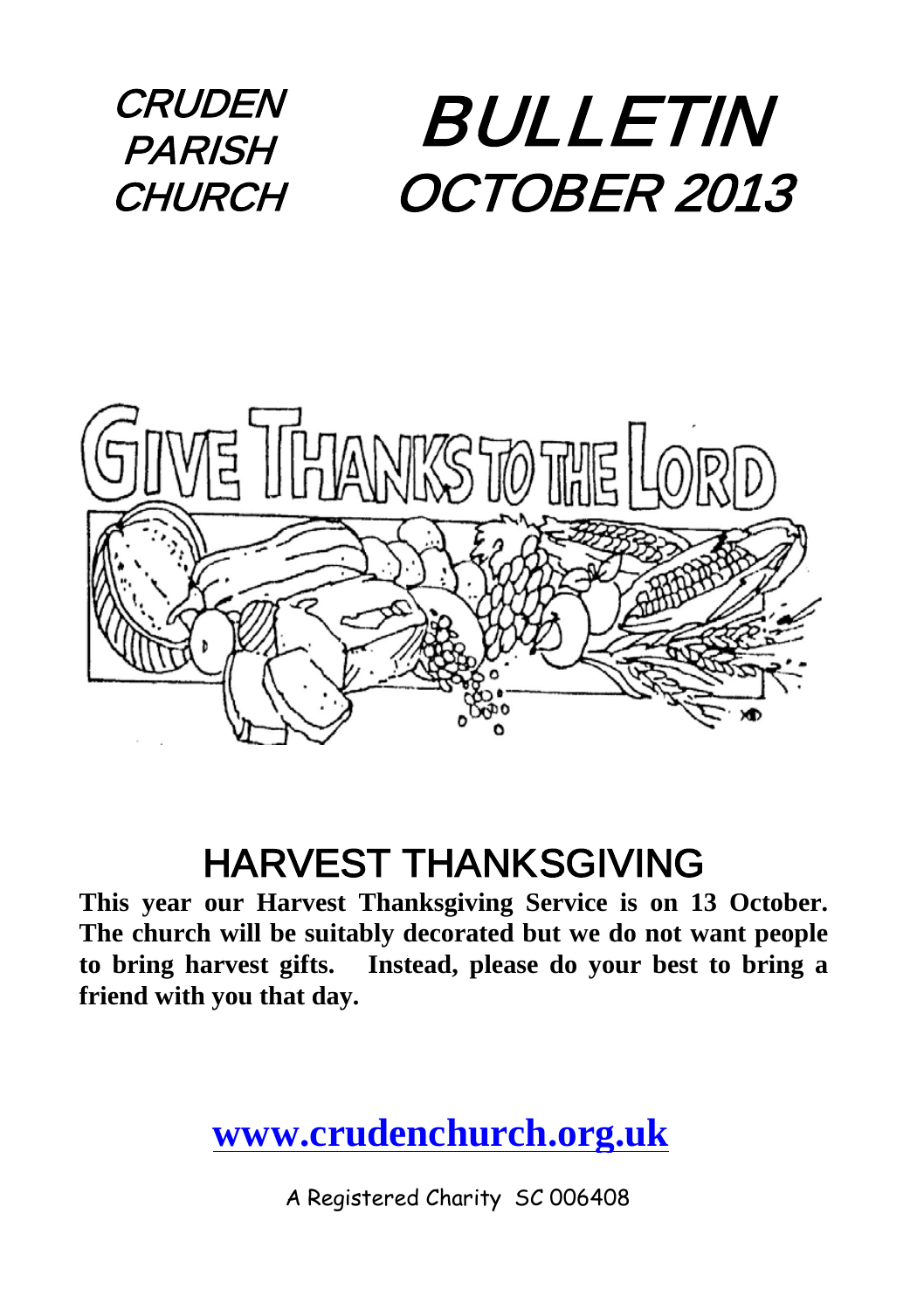

# **OCTOBER 2013**

#### EACH WEEK (Except during school holidays) Sundays 10.00 am Children's Sunday Club in the Old Church & Stables

| Wednesday 2nd : |                | Time for Chat and Coffee                                                                 | $10.30$ am                        | Hall                   |
|-----------------|----------------|------------------------------------------------------------------------------------------|-----------------------------------|------------------------|
| Sunday 6th      | $\ddot{\cdot}$ | MORNING SERVICE                                                                          | $10.00 \text{ am}$                |                        |
| Monday 7th      | $\ddot{\cdot}$ | Watch & Talk Group<br>Marilyn Samways, Burnview, Main Street, Cruden Bay                 |                                   | 7.30 pm at the home of |
| Wednesday 9th   | $\cdot$ :      | <b>Choir Practice</b>                                                                    | $7.30 \text{ pm}$                 | Hall                   |
| Sunday 13th     | $\ddot{\cdot}$ | <b>MORNING SERVICE</b><br>Service of Harvest Thanksgiving<br><b>Cruden Churches Walk</b> | $10.00$ am<br>11.30 am            | <b>Stirling Hill</b>   |
| Thursday 17th : |                | Social Committee                                                                         | $7.30 \text{ pm}$                 | Manse                  |
| Sunday 20th     |                | <b>MORNING SERVICE</b>                                                                   | $10.00$ am                        |                        |
| Monday 21st     | $\ddot{\cdot}$ | Kirk Session                                                                             | 7.30 pm                           | Hall                   |
| Wednesday 23rd: |                | <b>Choir Practice</b>                                                                    | $7.30 \text{ pm}$                 | Hall                   |
| Friday 25th     | $\ddot{\cdot}$ | Church Quiz                                                                              | 7.30 pm                           | Hall                   |
| Sunday 27th     |                | <b>MORNING SERVICE</b><br>Service conducted by 3 Elders                                  | $10.00$ am                        |                        |
| Monday 28th     | $\ddot{\cdot}$ | The Guild<br>"Starfish Project"                                                          | $7.30 \text{ pm}$<br>Jane Wiseman | Hall                   |
| Thursday 31st   |                | Messy Church                                                                             | 3.30 pm                           | Hatton                 |

**Cruden Church Coffee and Chat** (with homemade pancakes) in Cruden Church Hall on Wednesday on 2 October at 10.30 am to 12 noon ALL ARE WELCOME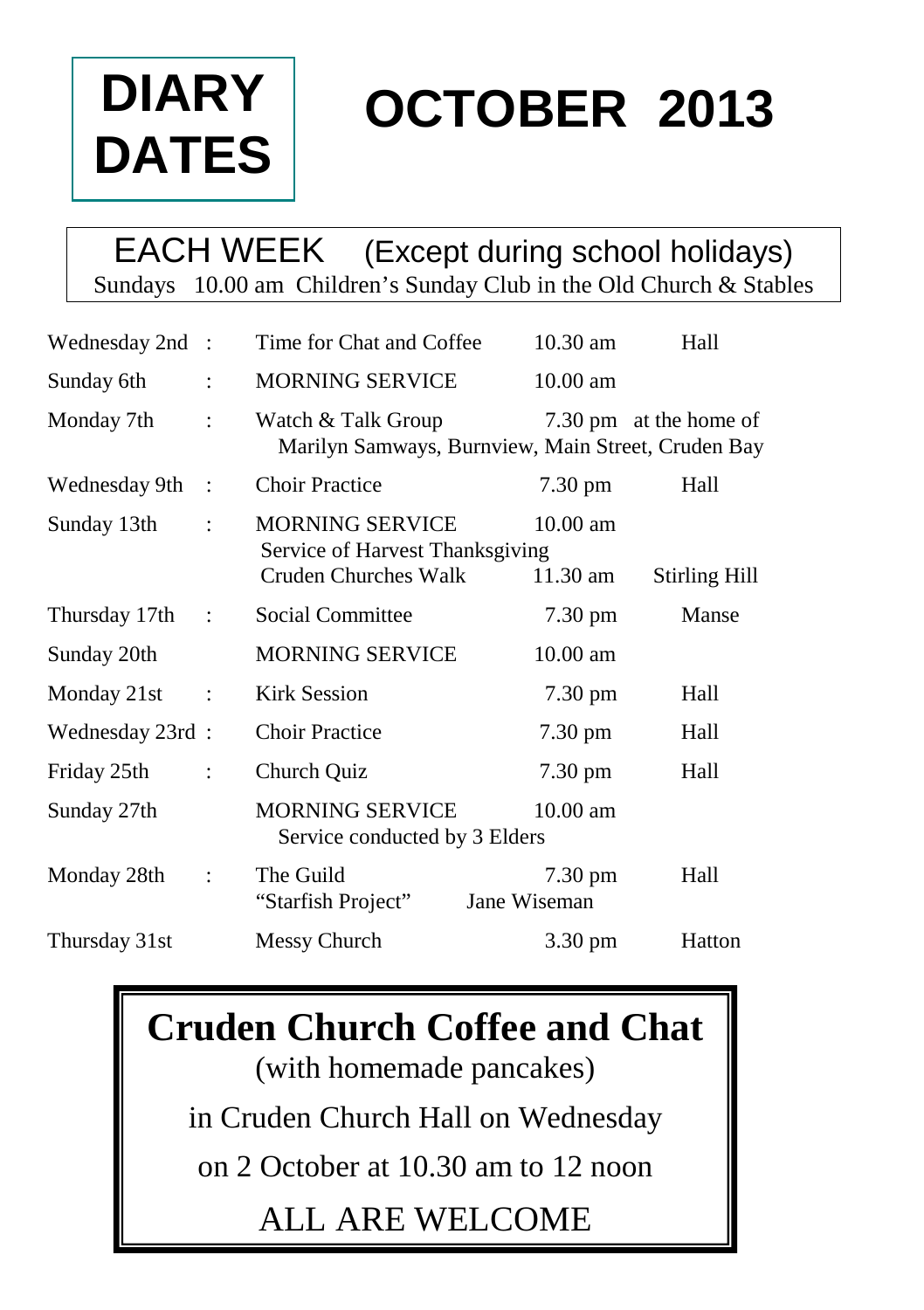## FROM THE MINISTER 25 September 2013

#### . Dear Friends

It may have been an excellent summer with recent days in September to match but we will all be aware, thanks to the lengthening nights, that the colder days of winter are not far away.

Our church is the better for having two new double glazed windows and it is a pity that we have not been able to replace the remaining sanctuary windows yet. It has taken a while to get planning permission for the remaining windows and the next step is now to obtain the approval of Presbytery and the General Trustees to install the new windows. We are hoping that all the required permissions will be granted in October and the Kirk Session, having considered 3 quotes, have accepted the lowest estimate from Maskame & Tait who installed the first two new windows to our great satisfaction.

A start has already been made to applying for grants, initially from the General Trustees and thereafter Sita Trust. The success of these applications will be essential for the completion of the work.

However, the good news is that we have been offered a very generous donation that will wholly fund the cost of replacing the largest window, between the two doors. The whole congregation must be extremely grateful for such generosity and, obviously any other similar generous donation would be equally gratefully received.

In the meantime, congregational fundraising has continued, spearheaded in the main by Beatrice Fawkes, and several events this year have helped us gather in enough to show any grant providers that we are making an effort ourselves to raise money.

Your friend and minister

Rodges Nailso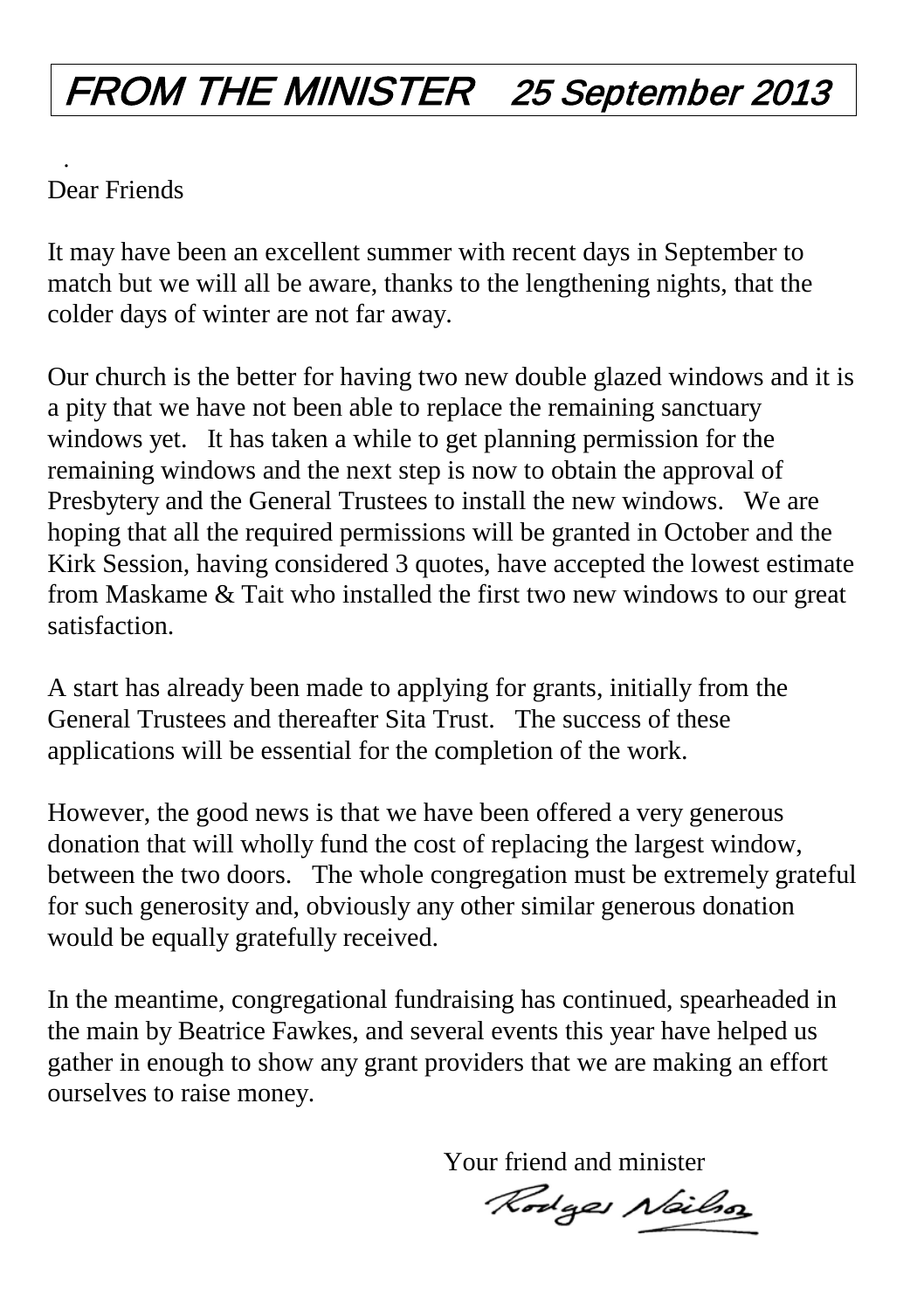## **PARISH REGISTER**

\*denotes Cruden Parish Church member

#### **DEATH**

Mr James Neilson, 46 Slains Crescent, Cruden Bay.

THE NEXT ISSUE OF THE BULLETIN WILL COME OUT ON **27 October**. Copy for inclusion to be handed in to the Manse as soon as possible.

#### REMINDER TO THOSE ON SUNDAY DUTY

If unable to do door duty, please inform the Minister - 841229. This should be done by the preceding Friday to allow correct names to be listed on the service order. If unable to do tea duty, please inform Wilma Moir - 841516. We would prefer, if you are unable to fulfil your duty, that you endeavour to find your own replacement before passing on the information as appropriate.

#### REMINDER TO THOSE USING WFO ENVELOPES

It is very helpful that, on any Sunday you attend, you hand in one envelope which can include what you might have put into envelopes for Sundays you missed.

HYMN BOOK THIS MONTH WILL BE MISSION PRAISE

#### CHRISTMAS SHOEBOX APPEAL

**Can you help us brighten someone's Christmas?** Parcels can be left with Rosemary Reid 11 Manse Road, Hatton or brought to the church.

**Closing date for parcels 31/10/2013**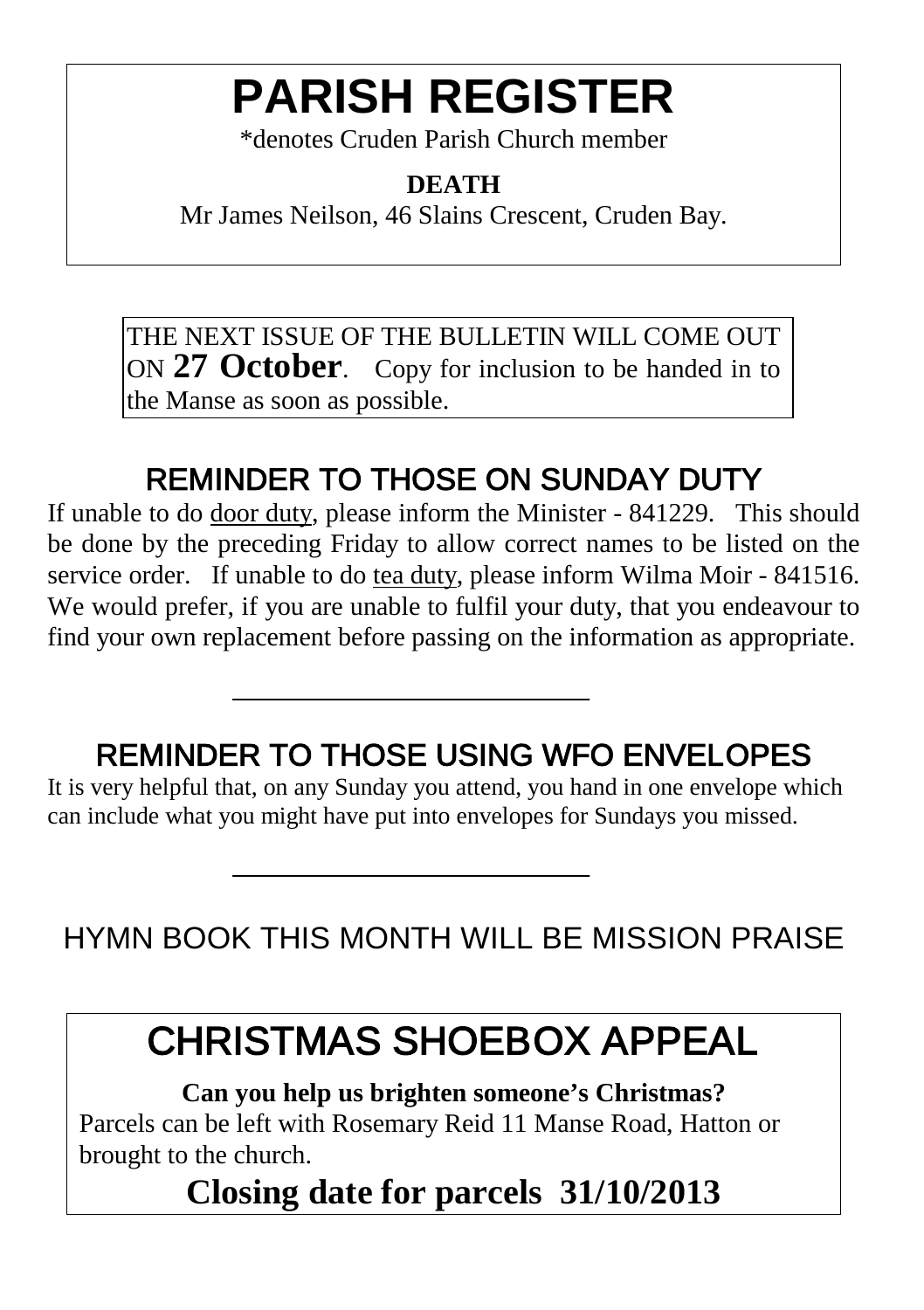#### SUNDAY MORNING DUTIES

| Date             | <b>Door</b>                             | <b>Flowers</b>       | <b>Teas</b>                               | Junior                                        |
|------------------|-----------------------------------------|----------------------|-------------------------------------------|-----------------------------------------------|
|                  |                                         |                      |                                           | <b>Church</b>                                 |
| 6<br>Oct         | Irene Will<br><b>Betty Forrester</b>    | Rosemary Reid        | Alison Neilson<br><b>Margaret Adams</b>   | Karla Buswell<br>Helen Smith<br>Brenda Cadger |
| 13<br>Oct        | Irene Will<br><b>Betty Forrester</b>    | Watson Family        | Doreen Buchan<br>Mary Bratton             | Holiday                                       |
| 20<br>Oct        | Lewis McKechnie<br>Mary Bratton         | Joyce Willox         | <b>Betty Morris</b><br>Liz Carnie         | Holiday                                       |
| 27<br>Oct        | Lewis McKechnie<br>Mary Bratton         | Anne Smith           | Kathleen Craig<br>Helen Cay               | Holiday                                       |
| 3<br><b>Nov</b>  | Marilyn Samways<br>Rosemary Reid        | Jean Beedie          | <b>Irene Stott</b><br>Fiona Stephen       | Katherine Hyman<br>Maureen Reid               |
| 10<br><b>Nov</b> | Marilyn Samways<br>Rosemary Reid        | Mary Bratton         | <b>NO TEAS</b>                            | Remembrance                                   |
| 17<br><b>Nov</b> | <b>Irene Stott</b><br><b>Fred Stott</b> | Rosemary Pittendrigh | <b>Beatrice Fawkes</b><br>Marilyn Samways | Karla Buswell<br>Helen Smith<br>Brenda Cadger |
| 24<br><b>Nov</b> | <b>Irene Stott</b><br>Fred Stott        | Mary McNaughtan      | <b>Betty Morris</b><br>Alison Neilson     | Katherine Hyman<br>Maureen Reid               |

#### **THE SOCIAL COMMITTEE INVITES YOU TO A**

## *ST ANDREW'S NIGHT*

*LONGHAVEN PUBLIC HALL Friday 29 November 2013 7 pm for 7.30 pm* 

*£12.00 - three course meal and coffee Raffle Entertainment*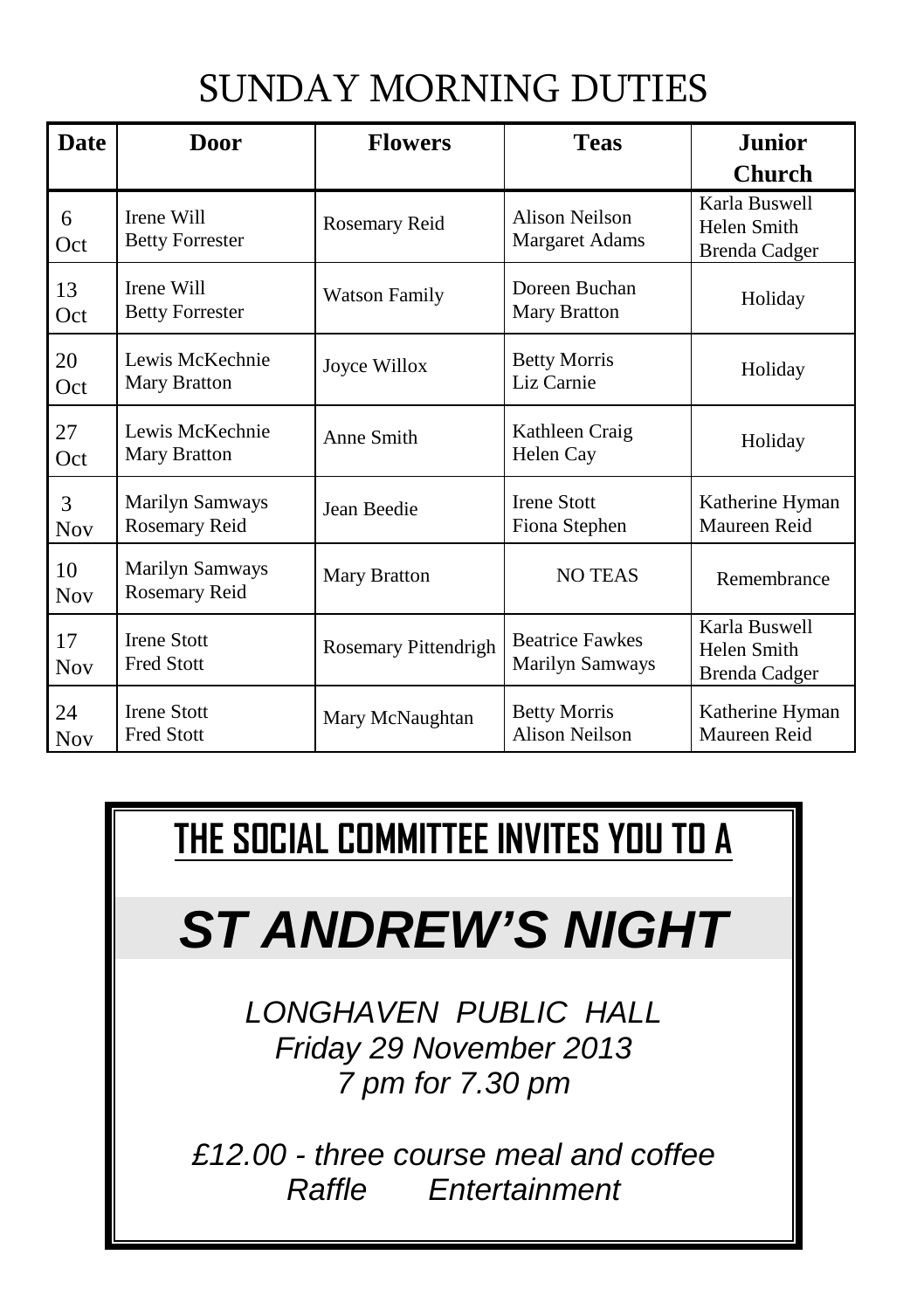## SEPTEMBER WATCH AND TALK GROUP

The first DVD of the 2013/14 session was about how St Mary's Roman Catholic Primary School, Chipping introduced its young pupils to the story of Lent and the approach to Easter. They were taught that giving up something they really liked during Lent was part and parcel of showing their love for Jesus. Only children could have come up with some of the answers given. For example, one young boy was going to tidy the house so that his mother could watch more TV which might indicate he did not fully understand what was expected of him.

It is difficult to know whether introducing such young children to Jesus and the horrors of the Cross and hoping that they understand what it all means is a good thing or not but there is no doubt the teachers in the school are obviously devoted to the children and do their best to help them understand the stories of the Bible. Their efforts seem to be rewarded by the way the children were bringing what they had learnt into their everyday lives.

Introducing Christianity into the lives of children at an early age cannot be a bad thing and the children of St Mary's are very lucky to have the opportunity to accept the Christian Faith as being part of their daily lives. They have nothing to lose and a lot to gain from learning about Jesus and what He means to us all. It is a great pity that children of all ages attending some schools are not given the same opportunities.

The next meeting of the group will be held on 14 October at Burnview Main Street Cruden Bay at 7.30 pm where all old and new members will be made very welcome. The subject will be "In the Steps of Paul (1)" David Suchet. *Jenny McGarrol*

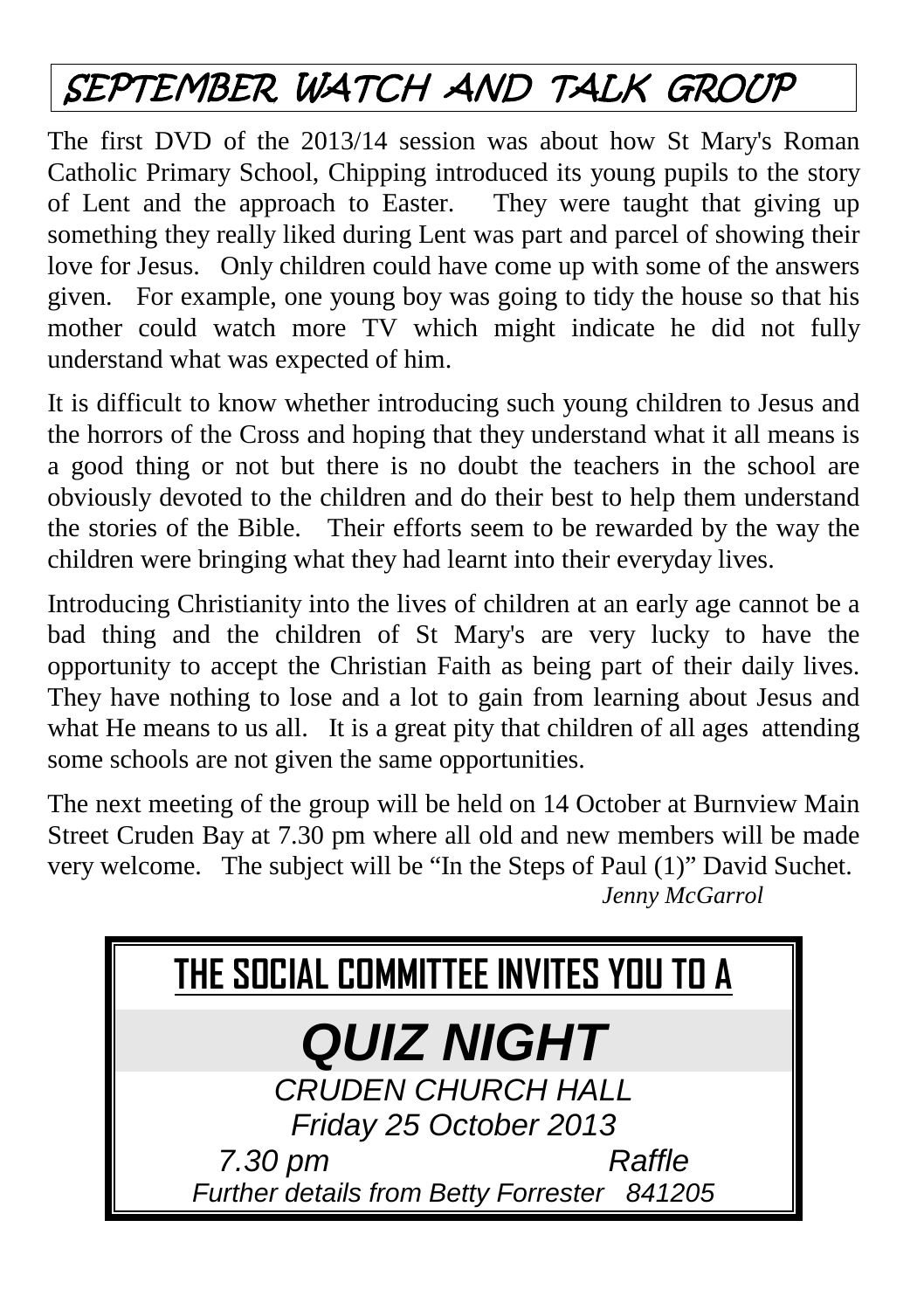#### POINTS TO PONDER

All people smile in the same language

*It is not he who has little, but he who wants more, who is poor.* Never miss an opportunity to make others happy, even if you have to let them alone to do it.

*Be cheerful. Of all the things you wear, your expression is the most important.*

So long as enthusiasm lasts, so long is youth still with us.

*What sunshine is to flowers, smiles are to humanity.*

If we fill our hours with regrets over the failures of yesterday, and with worries over the problems of tomorrow, we have no today in which to be thankful.

*May you live all the days of your life!*



#### IN OCTOBER'S ISSUE

**The Independence Debate – part two…** The historical context; a young person's view; and the role of the Church of Scotland. Plus: The Big Question - What is your church doing to help the community understand the 2014 referendum?

**Making the World a Better Place** Murdo Macdonald considers how we can make ethical financial decisions. **'A Priceless and Unforgettable Experience'** Seonaid Knox reports from this year's National Youth Assembly. **'A Tool to Keep in Touch'** The Moderator describes her first steps in social media.

**Reaching Out** How an Edinburgh congregation has engaged with a local mosque. **The Silence of God** The Rev Scott McKenna considers definitions of 'God'. **A Miracle of Sharing** The Rev Carol Ford offers a different way of retelling the feeding of the 5000.

**James Watt's Church Organ** The Very Rev Dr James Simpson looks at how great hymns can resonate in our hearts and minds.

**Plus** news, letters, reviews and crosswords – all for just £2.

*If you would like to read Life & Work, the magazine of the Church of Scotland, contact Isobel Young on 812360*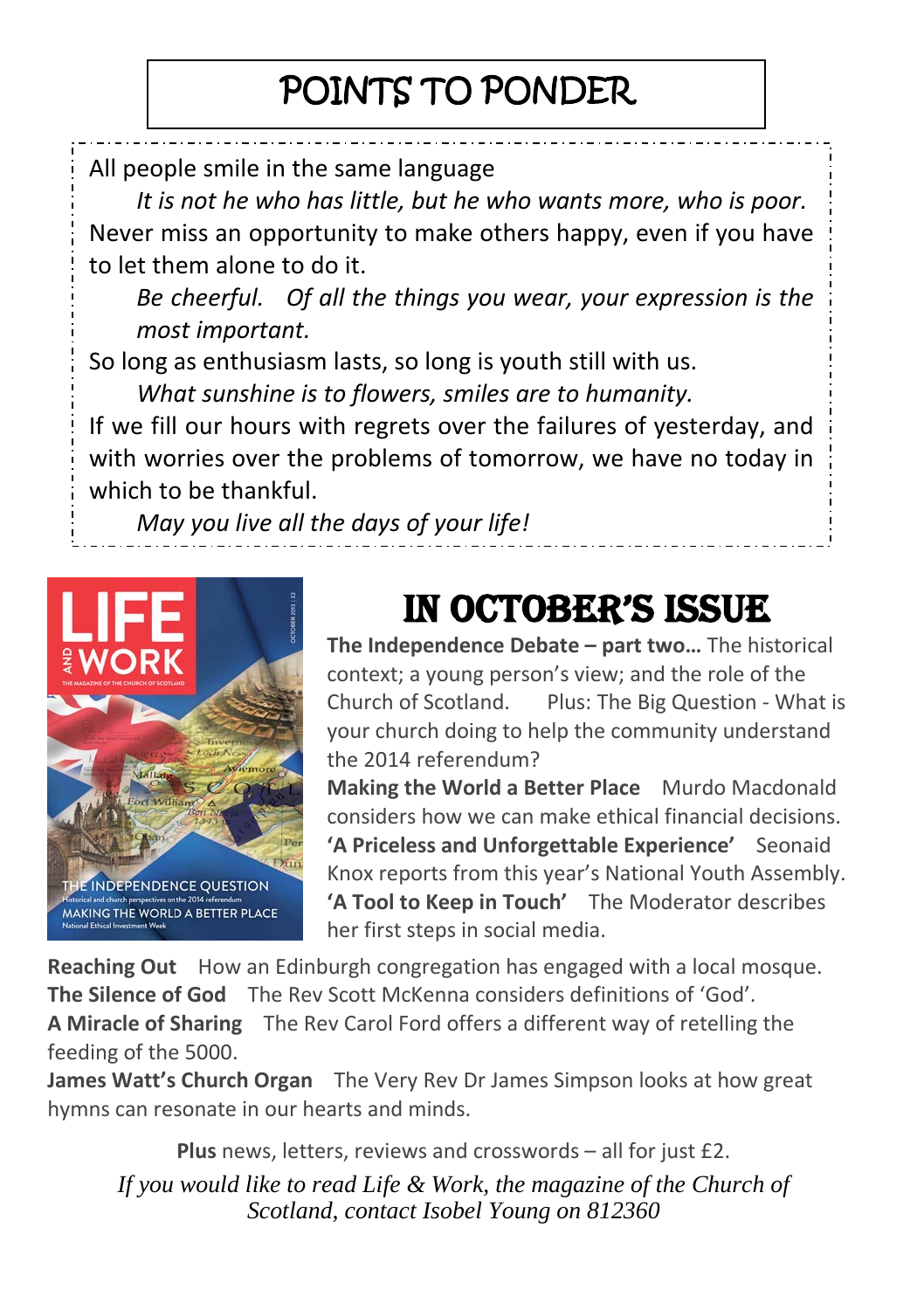

to **Mrs Eliza Napier, Jehrada Cottage, Longhaven** who will be celebrating her 90th Birthday this month.

The minister would welcome, in writing please, any news for this feature in the Bulletin. He feels that it should not simply be a list of anniversaries and birthdays.



#### HOME COMMUNION



The minister is always willing to visit those unable to get to church to offer them Holy Communion. He intends doing this in the last week of November. Anyone wishing to avail themself of this opportunity should contact their elder or the minister.

## **WHAT IS THE WORD?**

Only 5% of Stanford University graduates figured it out! Each of the following statement refer to the same word. What is it?

1. The word has seven letters...

2. Preceded God.

- 3. Greater than God...
- 4. More Fvil than the devil
	- 5. All poor people have it...
- 6. Wealthy people need it....

7. If you eat it, you will die.

First person to tell the minister the correct answer before 27 October will be invited to do the bible readings on a Sunday at the beginning of December. Now how good a prize is that! The winner can, of course, decline! Answer in next month's Bulletin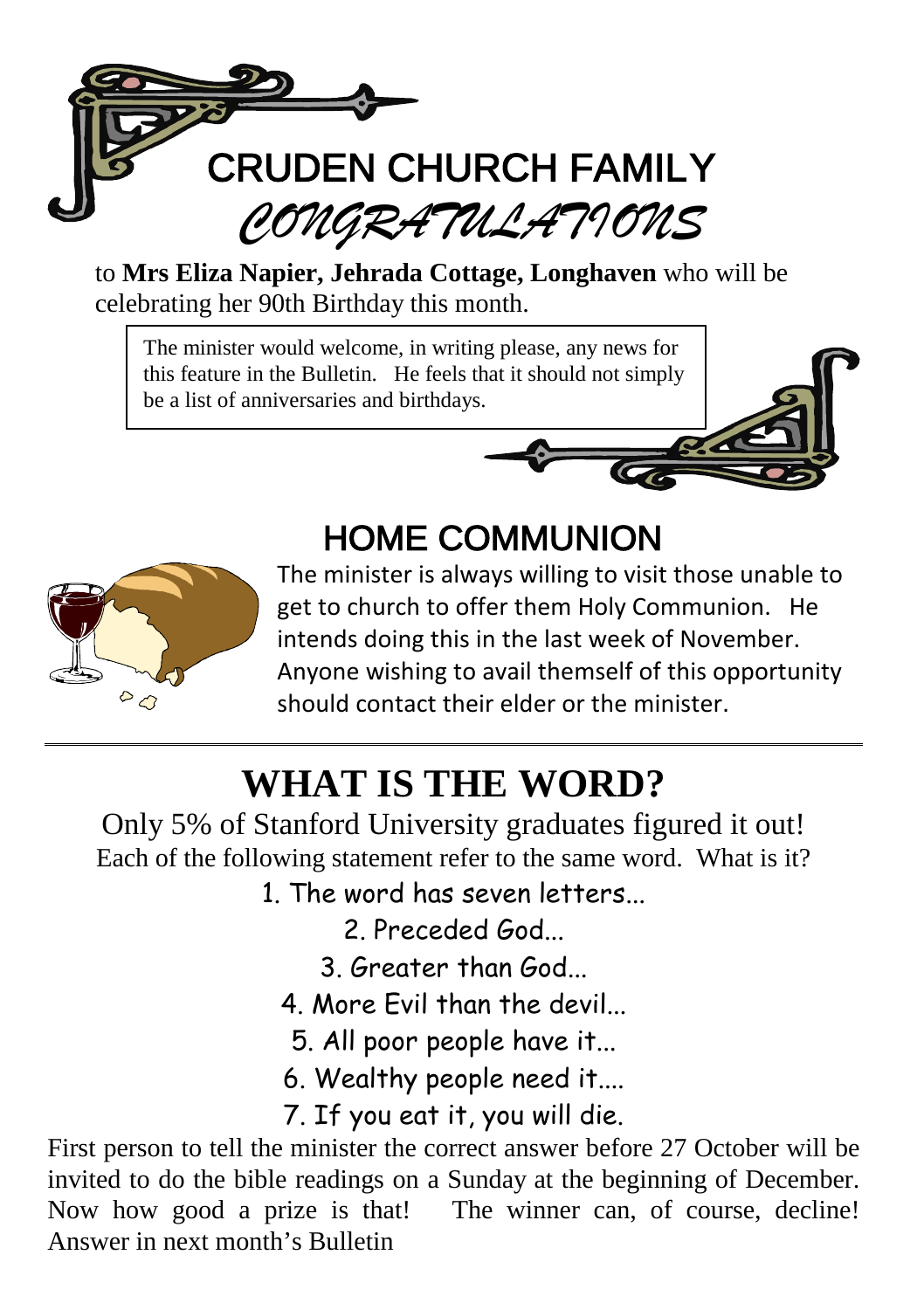# EVANGELISM: THE BUSINESS OF THE ANGELS Markus Auffermann, *Woodside Church, Aberdeen*

In the Church of Scotland we sadly often hesitate to use the word 'evangelism' in a sermon because it appears to turn off a good many people. For some reason, there are a lot of folks out there who think evangelism is telling others what they have to believe and how they have to live.

Actually, evangelism is the business of the angels. The word 'angel' really means 'messenger'. Angels are not fluttering, white-winged beings. An angel is one who speaks for God - one who shares discovered joy. Someone pointed out to me that the word 'angel' appears in the middle of the word 'evangelism'. Evangelism simply means being God's messenger by sharing the good news of God's love and word in Christ Jesus with others.

Unless evangelism stands at the centre of a congregation's ministry, that congregation will begin to wither on the vine.

The primary motive for evangelism is to bring others to acknowledge God's love in Jesus Christ. However, an equally important motive relates to the life of the Church. Unless evangelism stands at the centre of a congregation's ministry, that congregation will begin to wither on the vine. Much has been said in our times about the decline of mainline denominations and the growth of fundamentalist denominations. In almost every case, the reason for the growth of any church can be traced to an enthusiastic witnessing to the gospel.

Kirk people are not comfortable with the 'are you saved' approach to evangelism of some denominations. But that's not the only way to witness to one's faith. We don't have to be judgmental or pious to be enthusiastic about our faith. I can point to any number of people in congregations who are there because they were personally invited by another member. That's evangelism. That's enthusiastic witnessing. That is sharing our faith. And that is vital to the continued health and growth of the church's ministry.

The need for evangelism is greater now than ever before in our history. As the Kirk is in membership decline, as long-time members get older and weaker and may have to retire to other communities, it is important that new and younger people take their place. But these new families need to be warmly, cordially and personally invited! That is a task which belongs to every member of every congregation throughout the world. We can advertise about our congregation until the cows come home. But in the final analysis, it is through the personal witness of individual Christians to others, particularly newcomers, strangers, and the unchurched that the Church of Jesus Christ fulfils its mission. It will take our active daily witness to make it happen. All of us need to be Evangelists!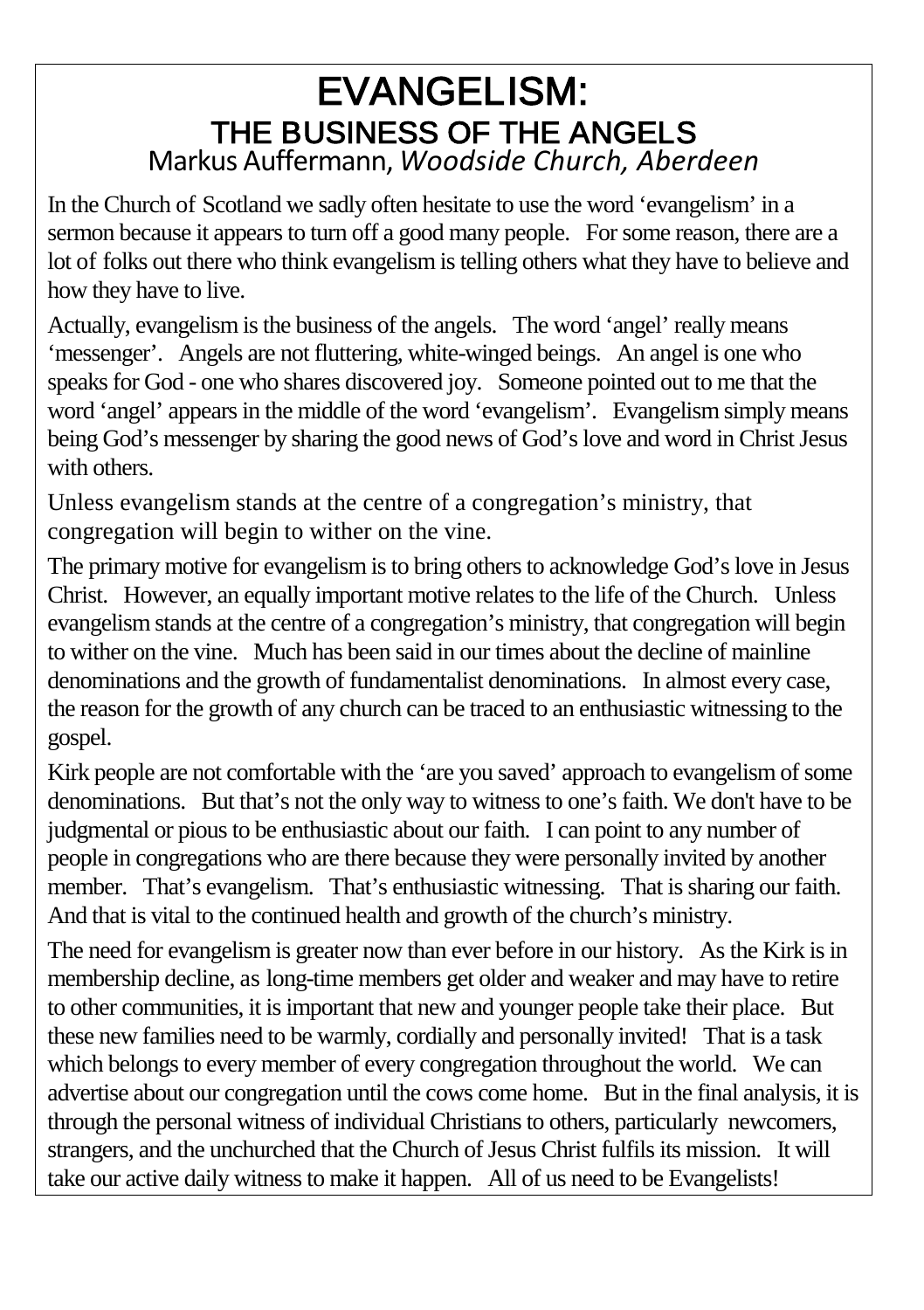# MESSY CHURCH

The undoubted success for Cruden Church last winter session was starting Messy Church in Cruden. As Bulletin readers should now know, Messy Church is the unusual name for an increasingly popular initiative throughout the  $UK$  designed to make the church more accessible to families with young children.

- \* It's not a Sunday morning so there are no sermons
- It is hands on with all sorts of crafts so there is a chance that, with glue and paint and such stuff, some people might get a little messy.

As reported below, a new session has successfully got underway and the next Messy Church will be on 31 October in Hatton Public Hall. The intention is to take it back to Cruden Bay after the turn of the year. Further details available from

Kathleen Craig (841221) or Beatrice Fawkes (841814)

#### September's Messy Church

The first meeting of the new session was the usual happy affair. We were glad to welcome friends old and new to explore the theme of The Good Shepherd. The 18 children with their parents and carers enthusiastically made wonderful sheep biscuits with Debbie and Mary, very individual model sheep with Rosemary and Janice, impressive sheep badges with Joyce and beautiful name cards with Kathryn and Amy. While working with the children the message of Jesus as the good shepherd who knows us individually and cares for us was talked about. Also that God does not want us to be mindless sheep but get to know him for ourselves. There were toys and games with Rosemary and Maureen and also an inviting selection of books for those who wanted a quiet read.